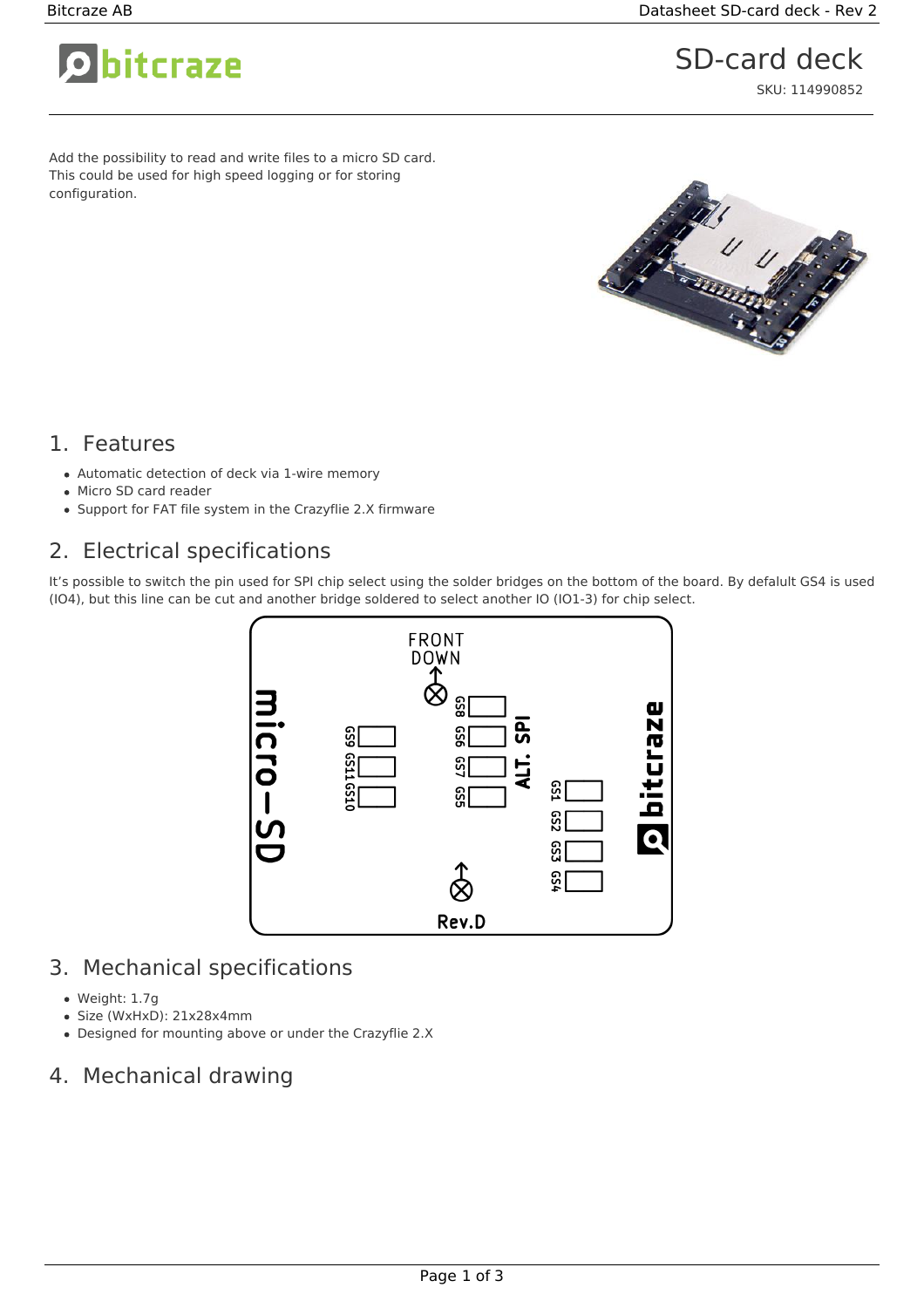

#### 5. Package contents

• 1 x SD-card deck

#### 6. Errata

#### 6.1. SPI bus limitations

Rev C

The SD-Card is using the SPI bus on the deck port to communicate. This has turned out to have some implications for the other decks that use the SPI bus which limits the speed of logging. If higher speed is needed one workaround is to use a "hidden" SPI on the deck port that is multiplexed with TX1, RX1 and IO 4. This SPI port is called SPI3 in the STM32F405 and it is a possibile to switch to this SPI bus.

The following steps can be used to work around this issue:

- First thing the SD-card deck needs to be patched. This is a quite hard to cut the small lines and solder small patch wires. Easier is to use a sd-card breakout deck such as this and solder wires to e.g. the battery holder board.
	- CS→RX2(PA3)
	- SCLK→TX1(PC10)
	- MISO→RX1(PC11)
	- MOSI→IO\_4(PC12)
- Compile the firmware with CFLAGS += -DUSDDECK\_USE\_ALT\_PINS\_AND\_SPI in your config.mk file.

Rev D

This revsion makes it easier to do the switch to SPI3 as described for Rev C.

- On the bottom of the board cut bridges GS4, GS9, GS10 and GS11. Then solder GS5, GS6, GS7 and GS8 (marked ALT.SPI)
- Compile the firmware with CFLAGS += -DUSDDECK USE ALT PINS AND SPI in your config.mk file.

Together with Loco deck

If you want to use the Loco-deck at the same time, the alternative pins for this must be used. This means cutting GS1 and GS2 underneeth the Loco positioing deck and soldering the bridged GS3 and GS4. Then add CFLAGS += -DLOCODECK\_USE\_ALT\_PINS to you config.mk as well.

### 7. Hardware revisions

| <b>Revision</b> | Comment                                                                 |
|-----------------|-------------------------------------------------------------------------|
|                 | Initial release                                                         |
|                 | Improved configuration options for pins used to interface micro-SD card |

#### 8. History